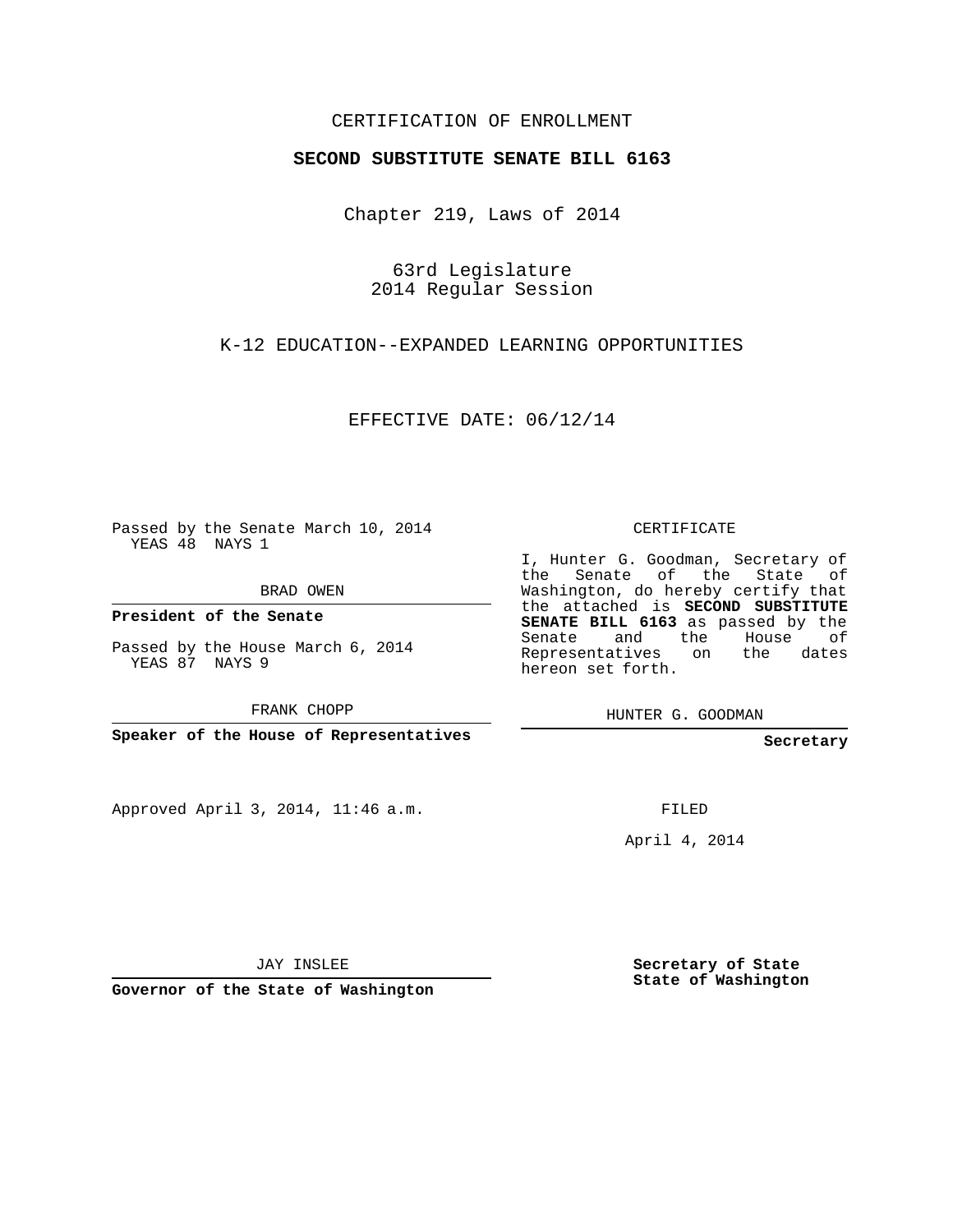# **SECOND SUBSTITUTE SENATE BILL 6163** \_\_\_\_\_\_\_\_\_\_\_\_\_\_\_\_\_\_\_\_\_\_\_\_\_\_\_\_\_\_\_\_\_\_\_\_\_\_\_\_\_\_\_\_\_

\_\_\_\_\_\_\_\_\_\_\_\_\_\_\_\_\_\_\_\_\_\_\_\_\_\_\_\_\_\_\_\_\_\_\_\_\_\_\_\_\_\_\_\_\_

AS AMENDED BY THE HOUSE

Passed Legislature - 2014 Regular Session

#### **State of Washington 63rd Legislature 2014 Regular Session**

**By** Senate Ways & Means (originally sponsored by Senators Billig, Litzow, Frockt, Dammeier, McAuliffe, Rolfes, King, Tom, Kohl-Welles, and Keiser)

READ FIRST TIME 02/11/14.

 AN ACT Relating to expanded learning opportunities; adding new sections to chapter 28A.630 RCW; creating a new section; and providing an expiration date.

BE IT ENACTED BY THE LEGISLATURE OF THE STATE OF WASHINGTON:

 NEW SECTION. **Sec. 1.** (1) The legislature finds that studies have documented that many students experience learning losses when they do not engage in educational activities during the summer. The legislature further finds that research shows that summer learning loss contributes to educational opportunity gaps between students, and that falling behind in academics can be a predictor of whether a student will drop out of school. The legislature recognizes that such academic regression has a disproportionate impact on low-income students.

 (2) The legislature further finds that expanded learning opportunities, including those offered by partnerships between schools and community-based organizations, create enriching experiences for youth, with activities that complement and support classroom-based instruction. The legislature acknowledges that access to quality expanded learning opportunities during the school year and summer helps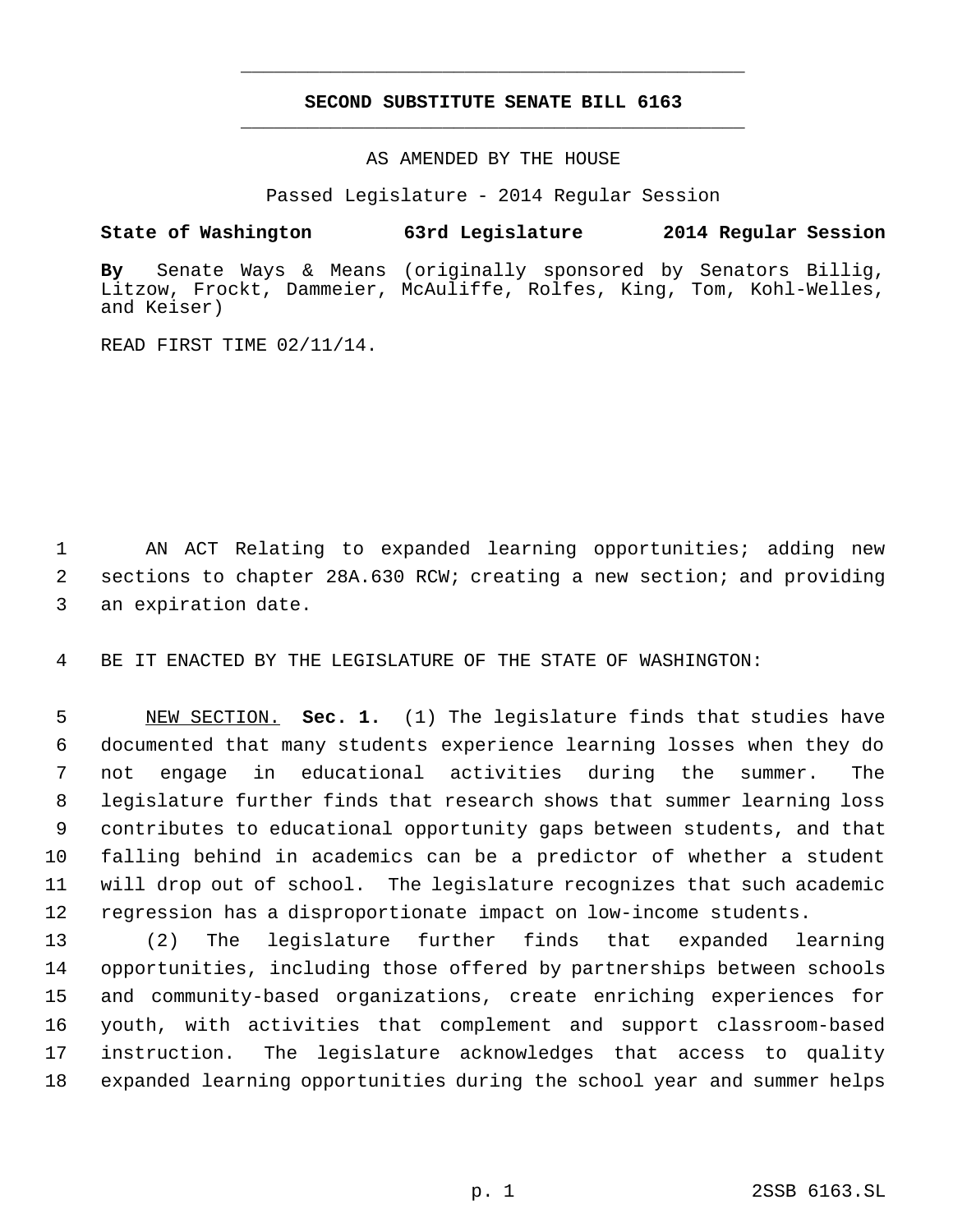mitigate summer learning loss and improves academic performance, attendance, on-time grade advancement, and classroom behaviors.

 (3) Therefore the legislature intends to build capacity, identify best practices, leverage local resources, and promote a sustainable expanded learning opportunities system by providing an infrastructure that helps coordinate expanded learning opportunities throughout the state. To the extent funds are provided for this purpose, the legislature also intends to authorize a pilot program specifically to combat summer learning loss through expanded learning opportunities, which will provide the opportunity to evaluate the effectiveness of an extended school year in improving student achievement, closing the educational opportunity gap, and providing successful models for other districts to follow.

 NEW SECTION. **Sec. 2.** DEFINITION OF EXPANDED LEARNING OPPORTUNITIES. As used in this section and sections 3 through 7 of this act, "expanded learning opportunities" means:

 (1) Culturally responsive enrichment and learning activities, which may focus on academic and nonacademic areas; the arts; civic 19 engagement; service-learning; science, technology, engineering, and 20 mathematics; and competencies for college and career readiness;

 (2) School-based programs that provide extended learning and enrichment for students beyond the traditional school day, week, or calendar; and

 (3) Structured, intentional, and creative learning environments outside the traditional school day that are provided by community-based organizations in partnership with schools and align in-school and out- of-school learning through activities that complement classroom-based instruction.

 NEW SECTION. **Sec. 3.** CREATION OF COUNCIL. (1) The expanded learning opportunities council is established to advise the governor, the legislature, and the superintendent of public instruction regarding a comprehensive expanded learning opportunities system, with particular attention paid to solutions to summer learning loss.

 (2) The council shall provide a vision, guidance, assistance, and advice related to potential improvement and expansion of summer learning opportunities, school year calendar modifications that will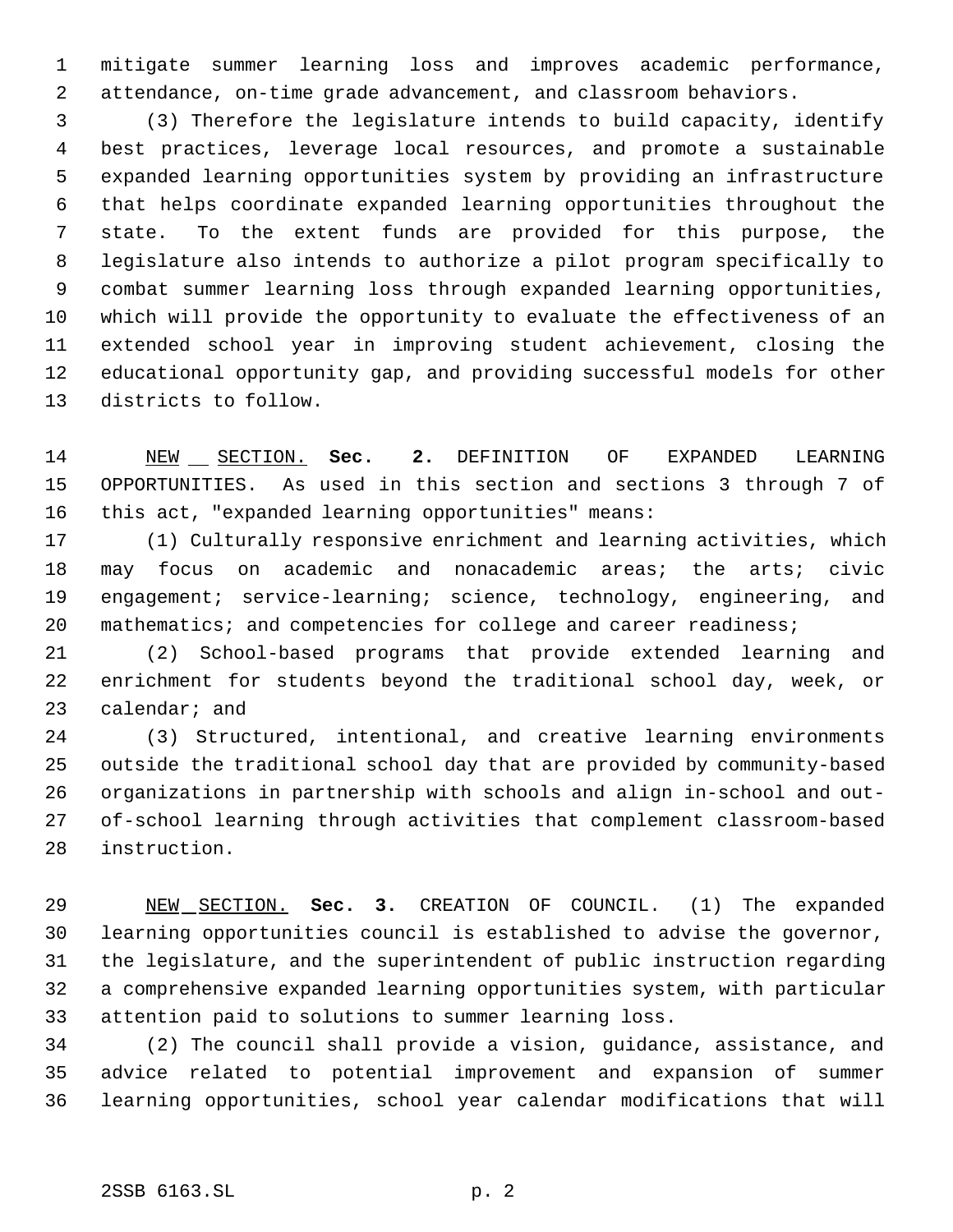help reduce summer learning loss, increasing partnerships between schools and community-based organizations to deliver expanded learning opportunities, and other current or proposed programs and initiatives across the spectrum of early elementary through secondary education that could contribute to a statewide system of expanded learning opportunities.

 (3) The council shall identify fiscal, resource, and partnership 8 opportunities; coordinate policy development; set quality standards; promote evidence-based strategies; and develop a comprehensive action plan designed to implement expanded learning opportunities, address summer learning loss, provide academic supports, build strong partnerships between schools and community-based organizations, and track performance of expanded learning opportunities in closing the opportunity gap.

 (4) When making recommendations regarding evidence-based strategies, the council shall consider the best practices on the state menus developed in accordance with RCW 28A.165.035 and 28A.655.235.

 (5) The superintendent of public instruction shall convene the expanded learning opportunities council. The members of the council must have experience with expanded learning opportunities and include groups and agencies representing diverse student interests and geographical locations across the state. Up to fifteen participants, agencies, organizations, or individuals may be invited to participate in the council, and the membership shall include the following:

 (a) Three representatives from nonprofit community-based organizations;

 (b) One representative from regional work force development councils;

 (c) One representative from each of the following organizations or agencies:

(i) The Washington state school directors' association;

(ii) The state-level association of school administrators;

(iii) The state-level association of school principals;

(iv) The state board of education;

 (v) The statewide association representing certificated classroom teachers and educational staff associates;

- (vi) The office of the superintendent of public instruction;
- (vii) The state-level parent–teacher association;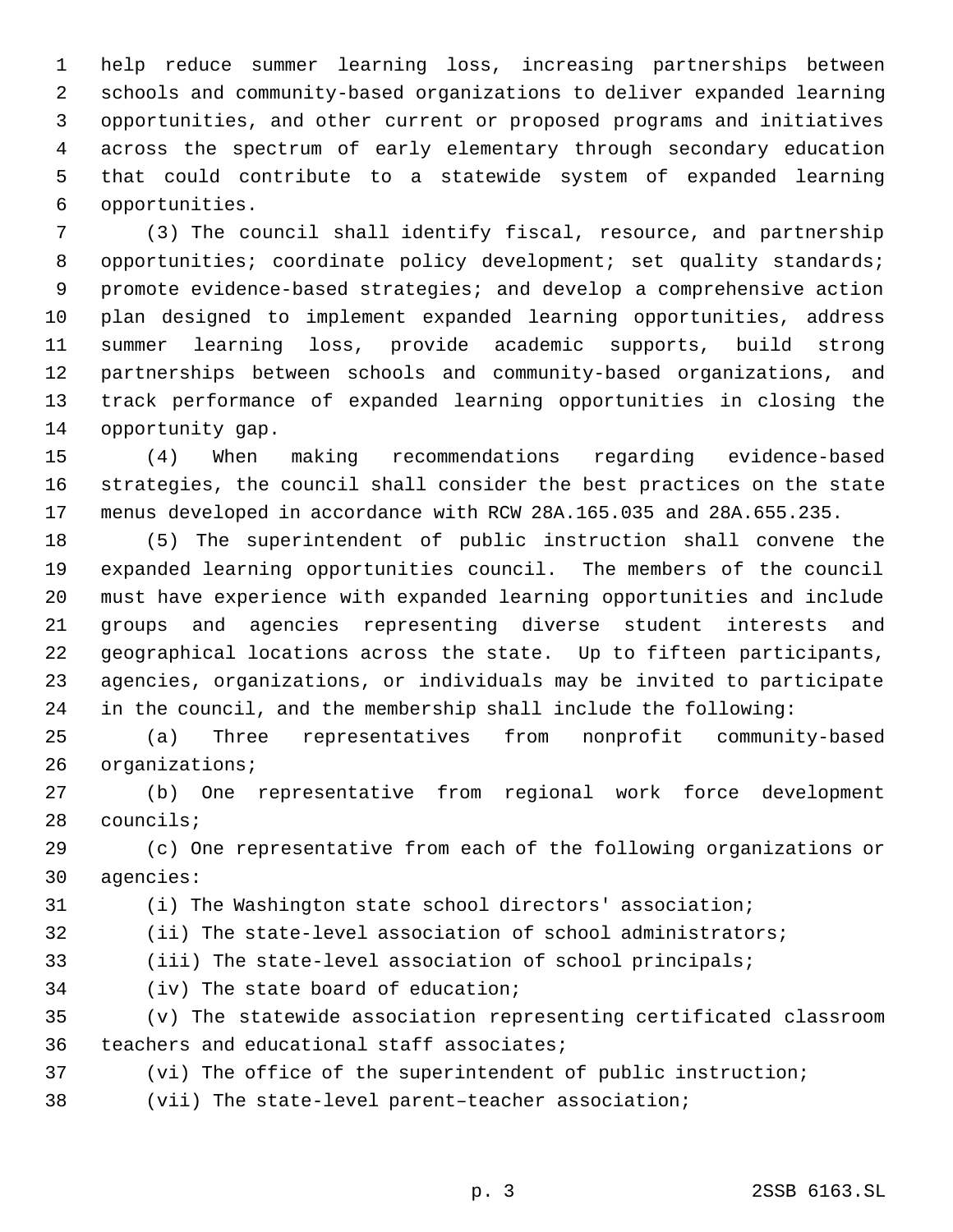(viii) Higher education; and

 (ix) A nonprofit organization with statewide experience in expanded learning opportunities frameworks.

 (6) Staff support for the expanded learning opportunity council shall be provided by the office of the superintendent of public instruction and other state agencies as necessary. Appointees of the council shall be selected by May 30, 2014. The council shall hold its first meeting before August 1, 2014. At the first meeting, the council shall determine regularly scheduled meeting times and locations.

 NEW SECTION. **Sec. 4.** REPORTS FROM COUNCIL. (1) The expanded learning opportunities council shall provide a report to the governor and the legislature by December 1, 2014, and each December 1st thereafter until December 1, 2018, that summarizes accomplishments, measures progress, and contains recommendations regarding continued development of an expanded learning opportunities system and reducing summer learning loss.

 (2) If funds are appropriated for a summer knowledge improvement pilot program as provided under sections 5 through 7 of this act or other initiatives to reduce summer learning loss or increase expanded learning opportunities, the expanded learning opportunities council shall monitor the progress of the program or initiative and serve as a resource for participating schools and community-based organizations. The council shall also oversee an evaluation of the effectiveness of the program or initiative in reducing summer learning loss and improving student academic progress.

 (3) If new funds are not appropriated for a summer knowledge improvement pilot program or other initiatives to reduce summer learning loss, the first report from the council, and any subsequent reports as necessary, shall include recommendations for a framework and action plan for a program to reduce summer learning loss through the provision of state funds for additional student learning days in elementary schools with significant populations of low-income students. The council may also recommend additional strategies to reduce summer learning loss, including through expanded learning opportunities offered in partnership between schools and community-based organizations.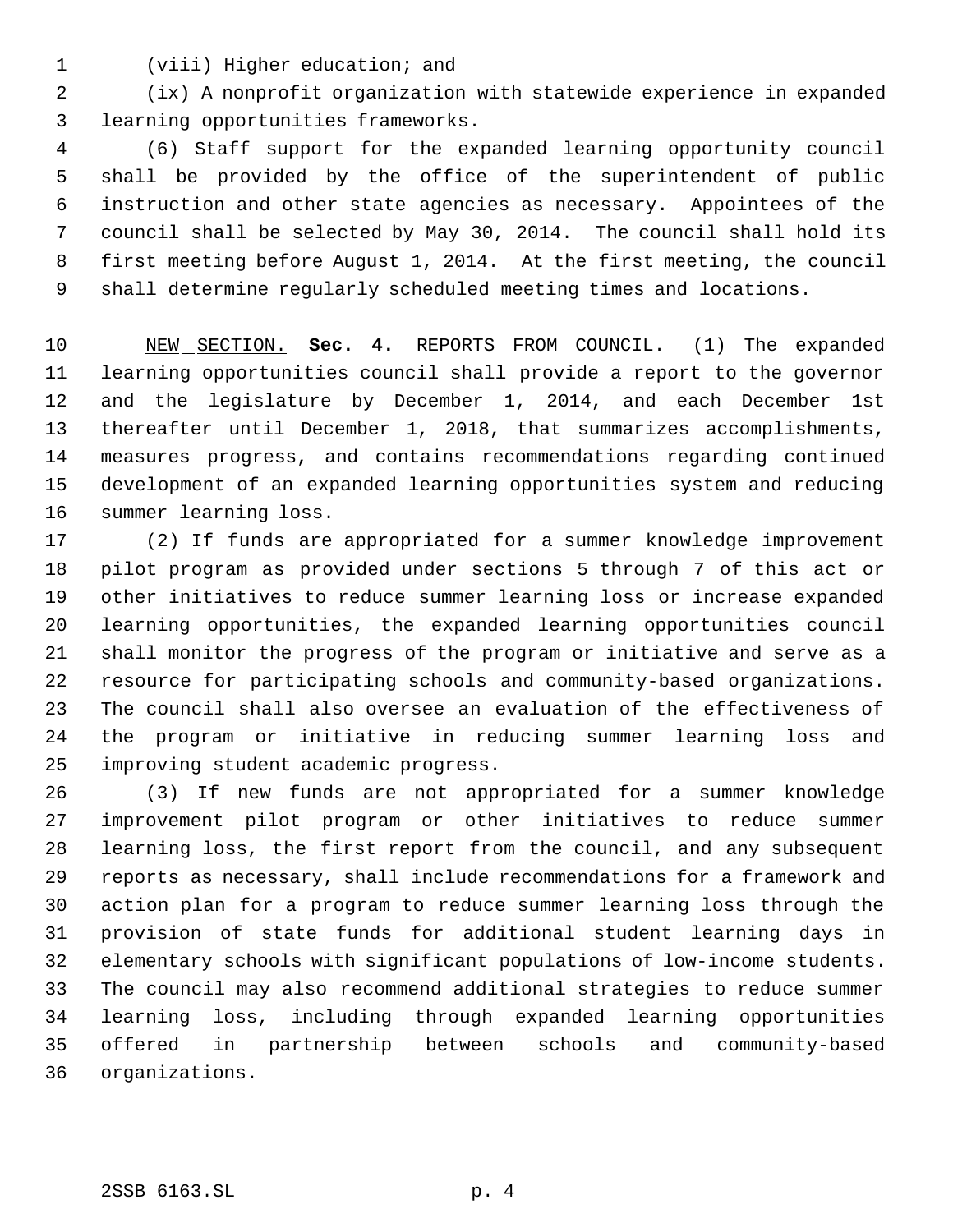NEW SECTION. **Sec. 5.** SUMMER KNOWLEDGE IMPROVEMENT PILOT PROGRAM. (1) Subject to funds being appropriated for this specific purpose, the summer knowledge improvement pilot program is created to provide state funding for an additional twenty student learning days for three consecutive school years in selected schools for students to receive academic instruction outside of the school year established for other schools in the school district.

 (2) If appropriated, state funding for each school in the pilot program shall be equal to twenty days of the average daily per student amount of all basic education and nonbasic education funding provided by the state to the school for the regular one hundred eighty-day school year, including for pupil transportation. Nonstate-provided funds may also be used to support the pilot program.

 (3) The purpose of the pilot program is to implement an extended school year to combat summer learning loss and provide an opportunity to evaluate the effectiveness of an extended school year in improving student achievement, closing the educational opportunity gap, and providing successful models for other districts to follow.

 NEW SECTION. **Sec. 6.** PLAN PROCESS AND COMPONENTS. (1) Any school district with an eligible school may submit a plan to the office of the superintendent of public instruction to participate in the summer knowledge improvement pilot program. A plan may address one or more eligible schools. The office shall establish timelines for submitting and reviewing applications.

 (2) For the purposes of this section, "eligible school" means any school that provides instruction to students in at least grades kindergarten through five where at least seventy-five percent of the enrolled students qualify for free and reduced-price meals.

 (3) The school district board of directors must solicit input on the design of the plan from staff at the school, parents, and the community, including at an open public meeting. The final plan must be adopted by the school district board of directors at a subsequent open public meeting before the plan is submitted to the office of the superintendent of public instruction.

 (4) A plan must include, but is not limited to, the following components: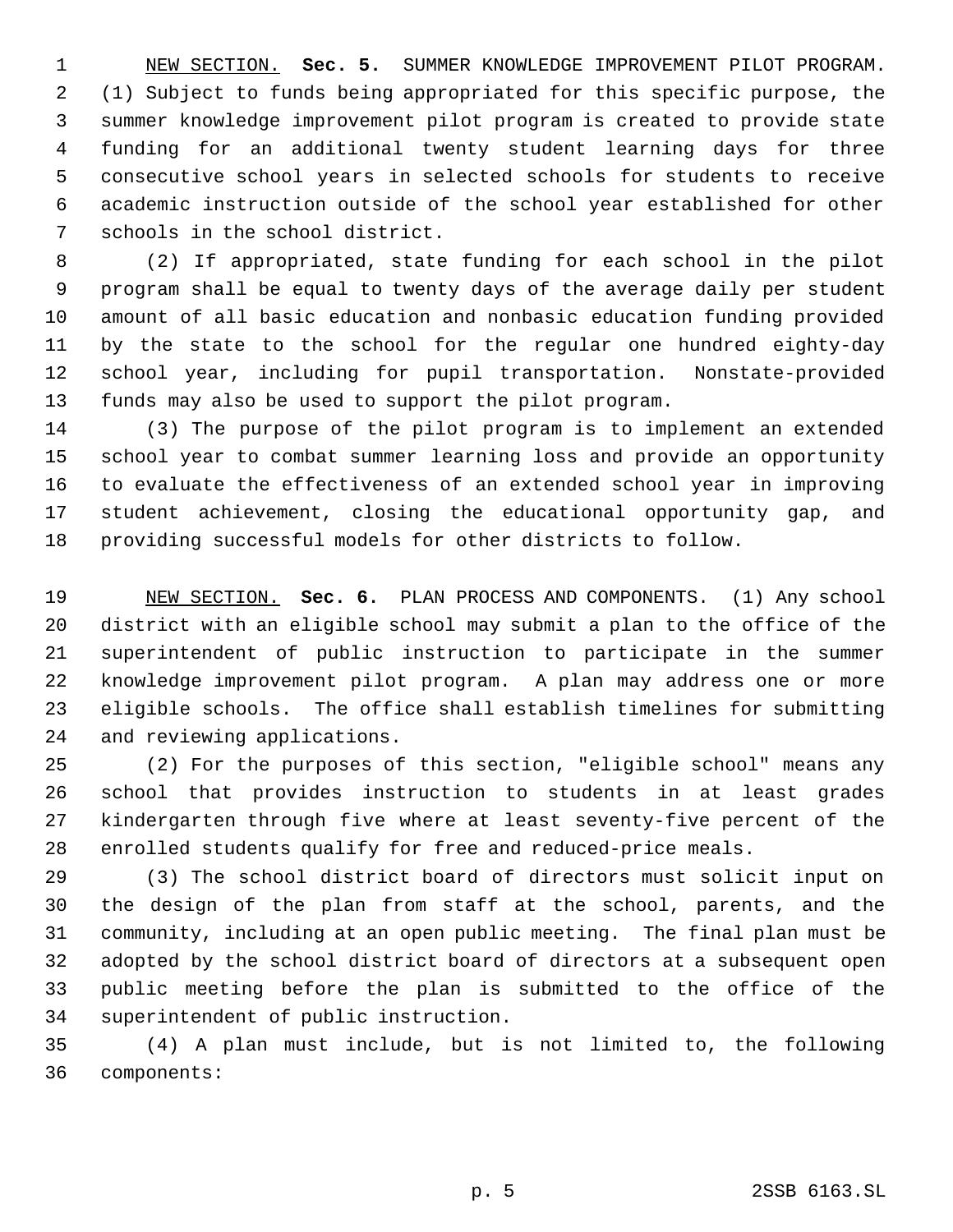(a) Proposed best practices and evidence-based strategies, curriculum, and materials for improving student achievement and closing the educational opportunity gap to be implemented over the extra twenty days for all students enrolled in the school. The best practices and evidence-based strategies, curriculum, and materials must be comparable to or higher in academic rigor than those used during the regular school year;

 (b) A description of when the additional twenty days will be provided;

 (c) Identification of the measures that the school district will use in assessing student achievement;

 (d) Evidence that the principal of the school and at least seventy percent of the certificated and classified staff who work in the school 14 at least two days per week agree to the plan;

 (e) Whether the school will collaborate with community-based organizations to provide support for students during the additional twenty days and for the rest of the summer, and if so, the details of this collaboration; and

 (f) An agreement to provide information necessary for a program evaluation.

 NEW SECTION. **Sec. 7.** SELECTION OF SCHOOLS AND DISTRICTS. (1) The office of the superintendent of public instruction must review the plans submitted in accordance with section 6 of this act and select up to ten schools for participation in the pilot program, or as many schools as can be supported through the appropriated funds. To the extent practicable, the selected school districts shall be from diverse geographic regions of the state and include different sizes of school districts and schools.

 (2) The selection criteria must include, but are not limited to, the following determinations:

(a) All of the required plan components are completed;

 (b) The likelihood that the proposed best practices and evidence- based strategies, curriculum, and materials will improve student 34 achievement and close the educational opportunity gap; and

 (c) Any additional criteria that the office of the superintendent of public instruction deems necessary to ensure a high quality pilot program.